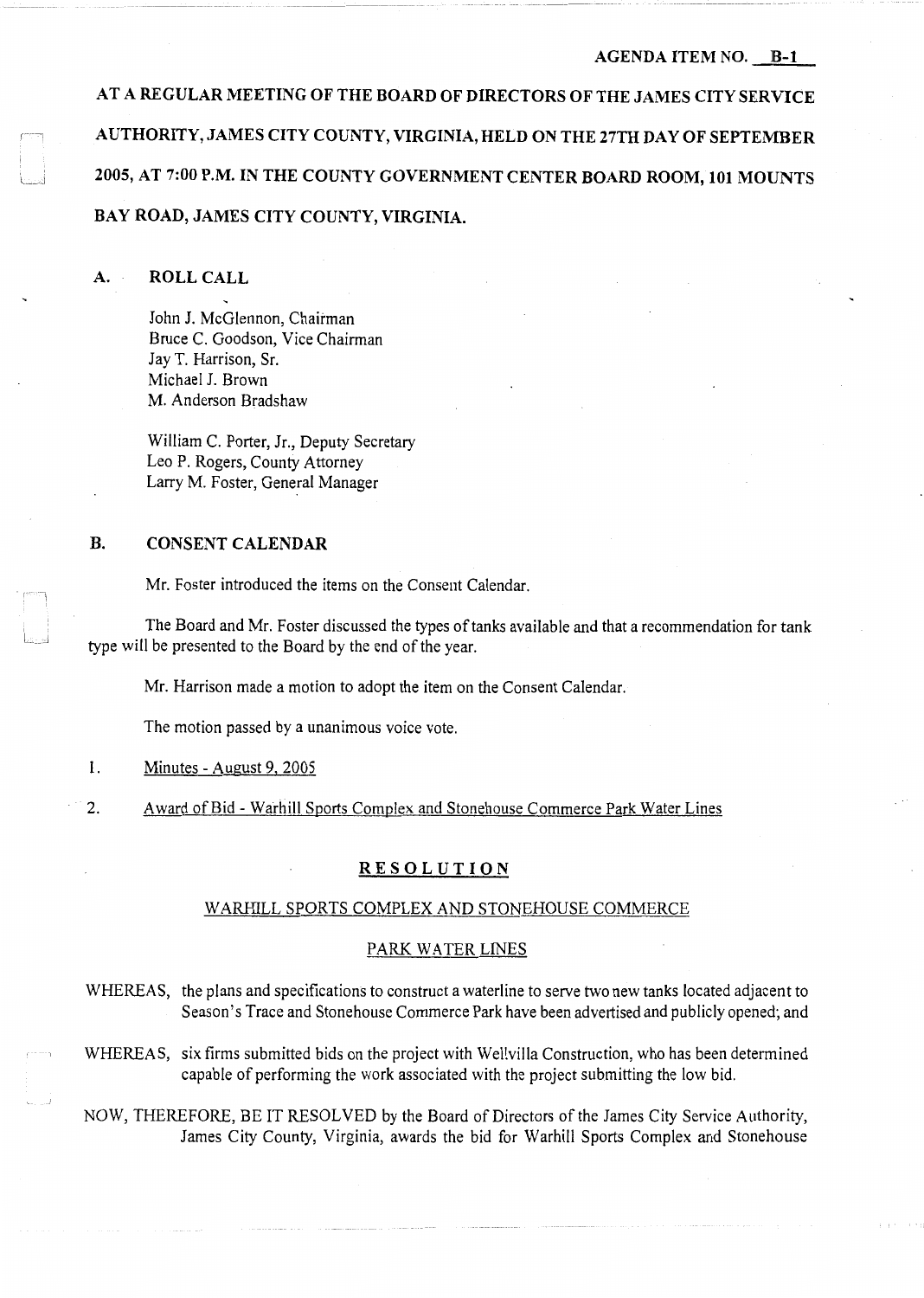c. Commerce Park Water Lines to Wellvilla Construction for a contract price of \$623,016.03 **PUBLIC HEARING** 

#### 1. Amendment to the Regulations Governing Utilitv Service - Connection Fees

Mr. Larry Foster, General Manager of the James City Service Authority (JCSA), stated that the County is experiencing a significant number of dense residential projects that require individual meters according to the Regulations Governing Utility Service.

Mr. Foster stated that because individually metering structures in densely developed projects are often not practical due to space limitations, staff recommends amendments to Section 12.D and Section 32.B. 1(b) and (c) of the JCSA Regulations Governing Utility Service to accommodate master meters for multiunit residential projects for both water and wastewater connections, and a new rate structure related to the connections.

The Board and Mr. Foster briefly discussed the proposed connection fee charges and meter charges.

Mr. McGlennon opened the Public Hearing.

As no one wished to speak to this matter, Mr. McGlennon closed the Public Hearing.

Mr. Brown made a motion to adopt the resolution.

The motion passed by a unanimous voice vote.

### **RESOLUTION**

#### AMENDMENT TO THE REGULATIONS GOVERNING UTILITY SERVICE -

#### CONNECTION FEES

- WHEREAS, James City County is experiencing a significant number of dense residential projects such as apartments, townhouses, condominiums; and
- WHEREAS, the Regulations Governing Utility Service requires all individually owned structures be metered separately; and
- WHEREAS, individually metering structures in densely developed projects is often not practical due to space limitations; and staff has suggested amendments to Section 12.D and Section 32.B.l (b) and (c) of the Regulations Governing Utility Service to accommodate master metering of these projects.
- NOW, THEREFORE, BE IT RESOLVED that the Board of Directors of the James City Service Authority, James City County, Virginia, amends Section 12.D and Section 32.B. l .(b) and (c) of the James City Service Authority Regulations Governing Utility Service.

BE IT FURTHER RESOLVED that the complete proposed amendments be made part of this resolution.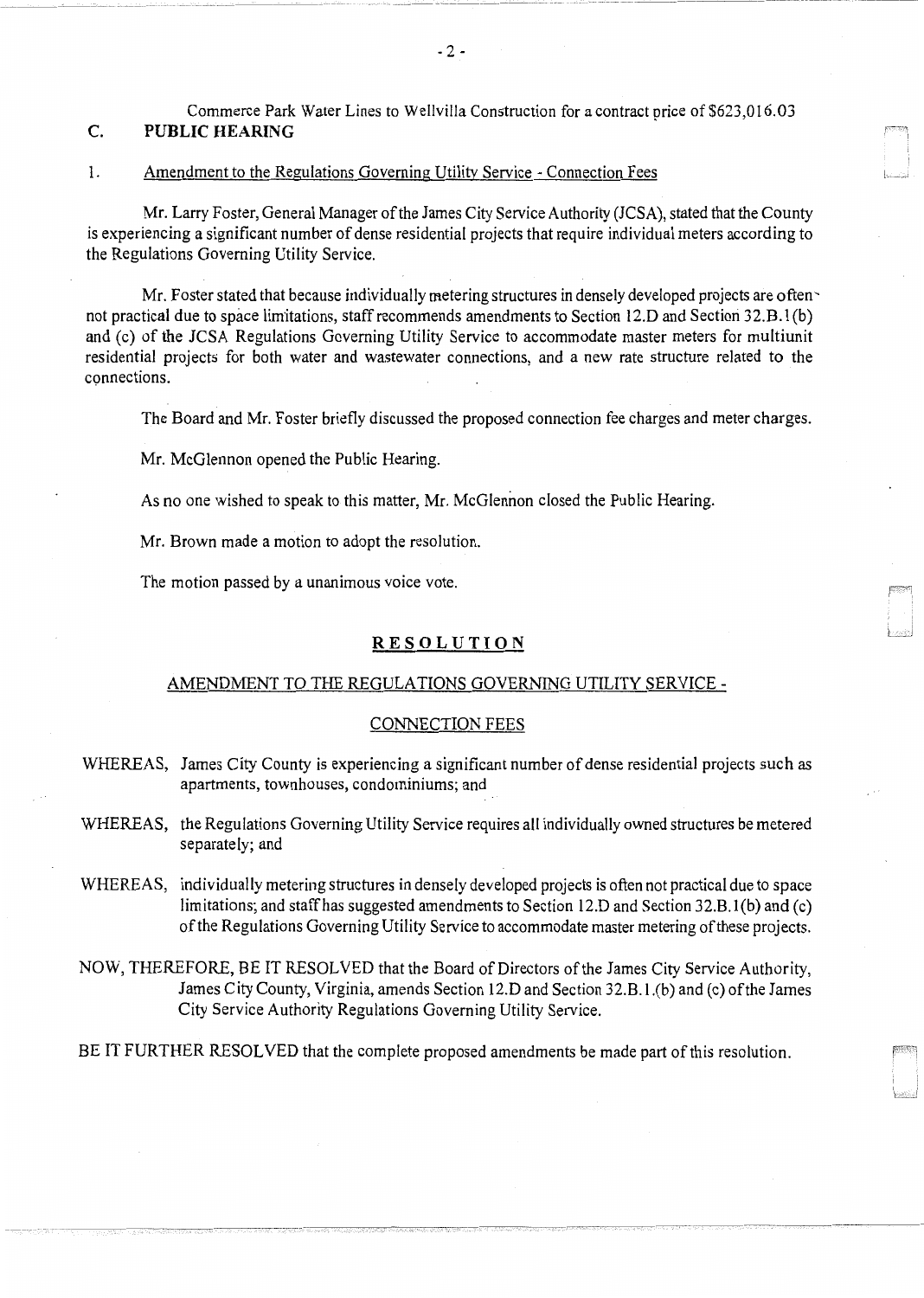## **D. BOARD REQUESTS AND DIRECTIVES**

Mr. McGlennon inquired about the water usage levels and the Outdoor Water Use regulation.

Mr. Foster stated that due to the dry weather, the water demands have been higher than typically experienced this time of year, and the JCSA is still able to meet those demands.

Mr. Foster stated that the Outdoor Water Use regulation is in effect until the end of September.

# **E. ADJOURNMENT**

Mr. Harrison made a motion to adjourn.

The motion passed by a unanimous voice vote.

At 9:12 p.m., Mr. McGlennon adjourned the Board.

William C. Porter, Jr.

Deputy Secretary to the Board

092705bod.min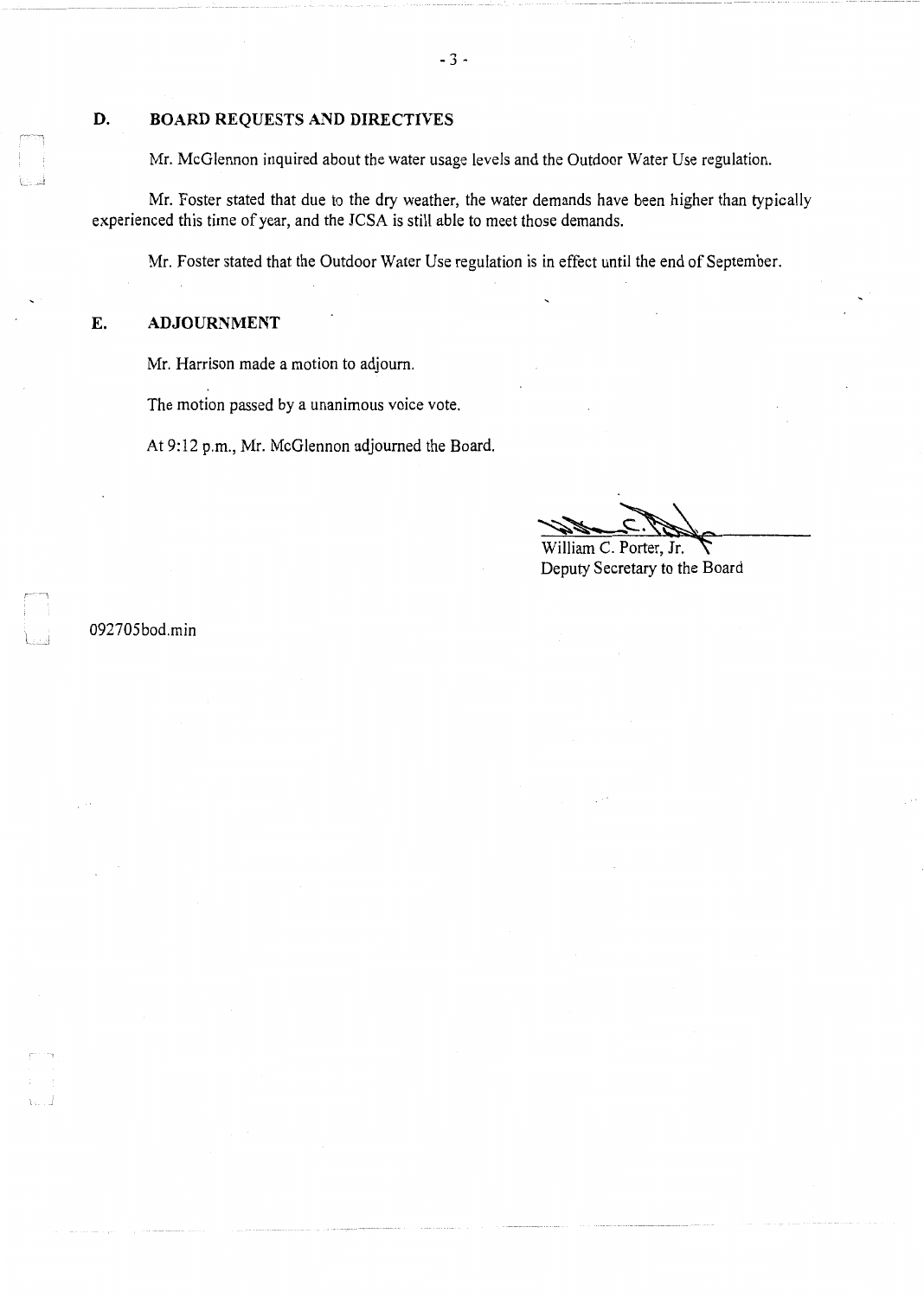# **SECTION 12. SEPARATE SERVICE CONNECTIONS; MULTIPLE UNITS**

Each dwelling unit and each unit in a non-residential structure shall be served by a separate service connection and a separate meter; provided, however, the premises identified below shall be considered one premises and shall be served by one service connection and one meter:

- A. Residence used as a rooming house;
- B. Dwelling or building for transients;
- C. Dwelling with accessory apartment;
- Q. Two family and multifamily structure, including apartment building and townhouse, \Vhere the utility service is included in the rent;
- $\mathbb{E} \mathcal{D}$  Mobile home park where the utility service to each mobile home lot is included in the rent;
- *IFI:* Nonresidential structure which contains two or more contiguous units occupied by a tenant or lessee where the utility service is included in the rent;
- $~\sqrt{G-E}$ . Separate houses, buildings, or mobile homes located on the same premises and under single ownership or management.

0270H.doc